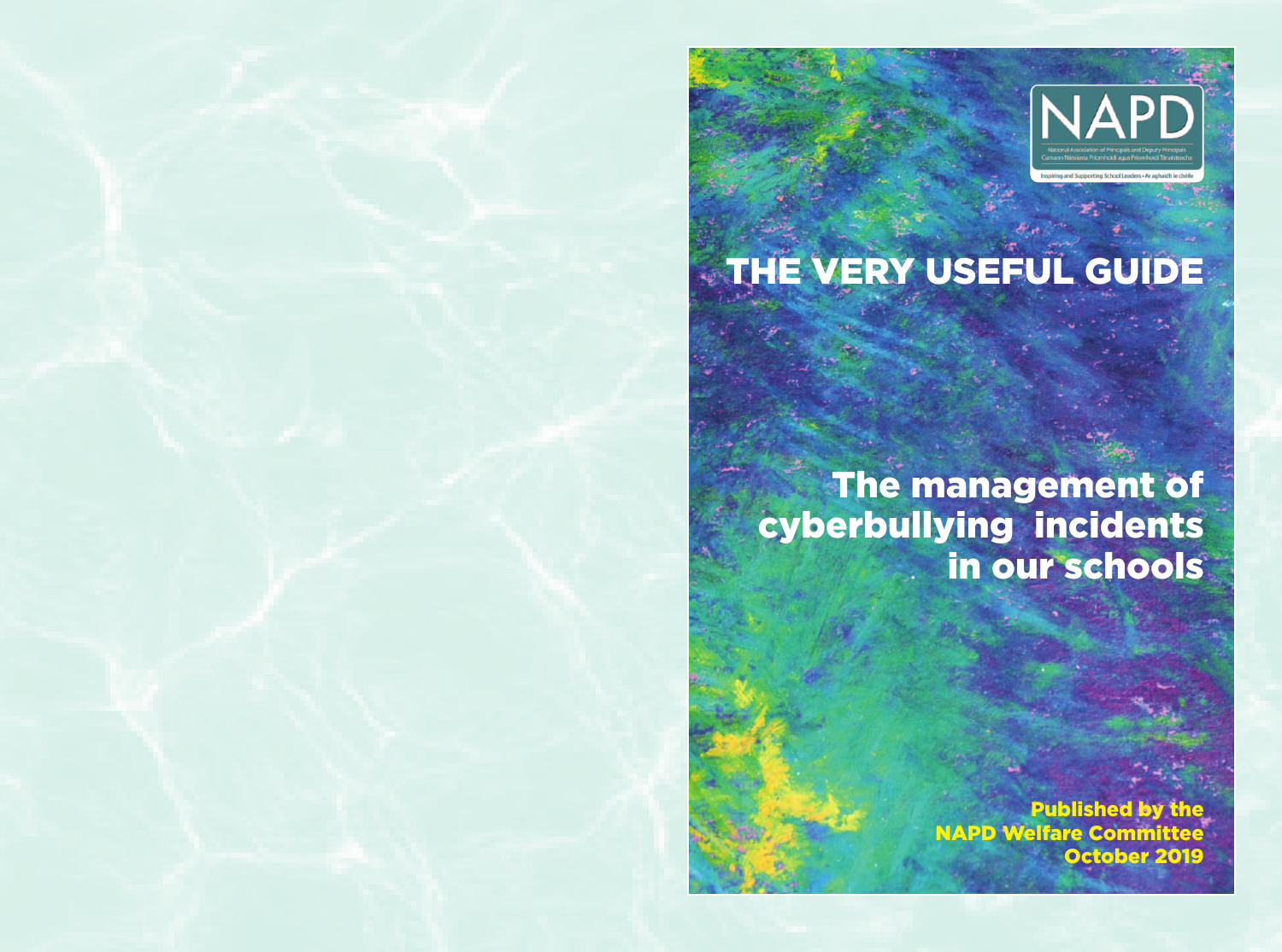## **CONTENTS Page**

| Overview/Rationale                                                                             | 3  |
|------------------------------------------------------------------------------------------------|----|
| A school's approach to cyberbullying and<br>reputation management                              | 3  |
| Incident management response                                                                   | 4  |
| Dealing with sexually explicit images of children                                              | 6  |
| How to preserve evidence                                                                       | 8  |
| Suggested methodology for preserving evidence                                                  | 9  |
| Garda Involvement                                                                              | 10 |
| <b>Removal of Content</b>                                                                      | 10 |
| <b>APPENDICES</b>                                                                              |    |
| <b>Appendix 1</b> – Types of mobile phone and electronic<br>communication technology incidents | 11 |

| $\frac{1}{2}$ appendix $\frac{1}{2}$ is types of informed prioric and electronic<br>communication technology incidents | 11 |
|------------------------------------------------------------------------------------------------------------------------|----|
| <b>Appendix 2</b> – Cyberbullying and the Law                                                                          | 12 |
| <b>Appendix 3 – Contacts for reporting abuse</b>                                                                       | 15 |
| <b>Appendix 4 – Further resources</b>                                                                                  | 16 |



**Contact us at : E: welfare@napd.ie Website: www.napd.ie**

**11 Wentworth, Eblana Villas, Grand Canal Street Lower, Dublin 2 Tel: 01 662 7025 Email: info@napd.ie**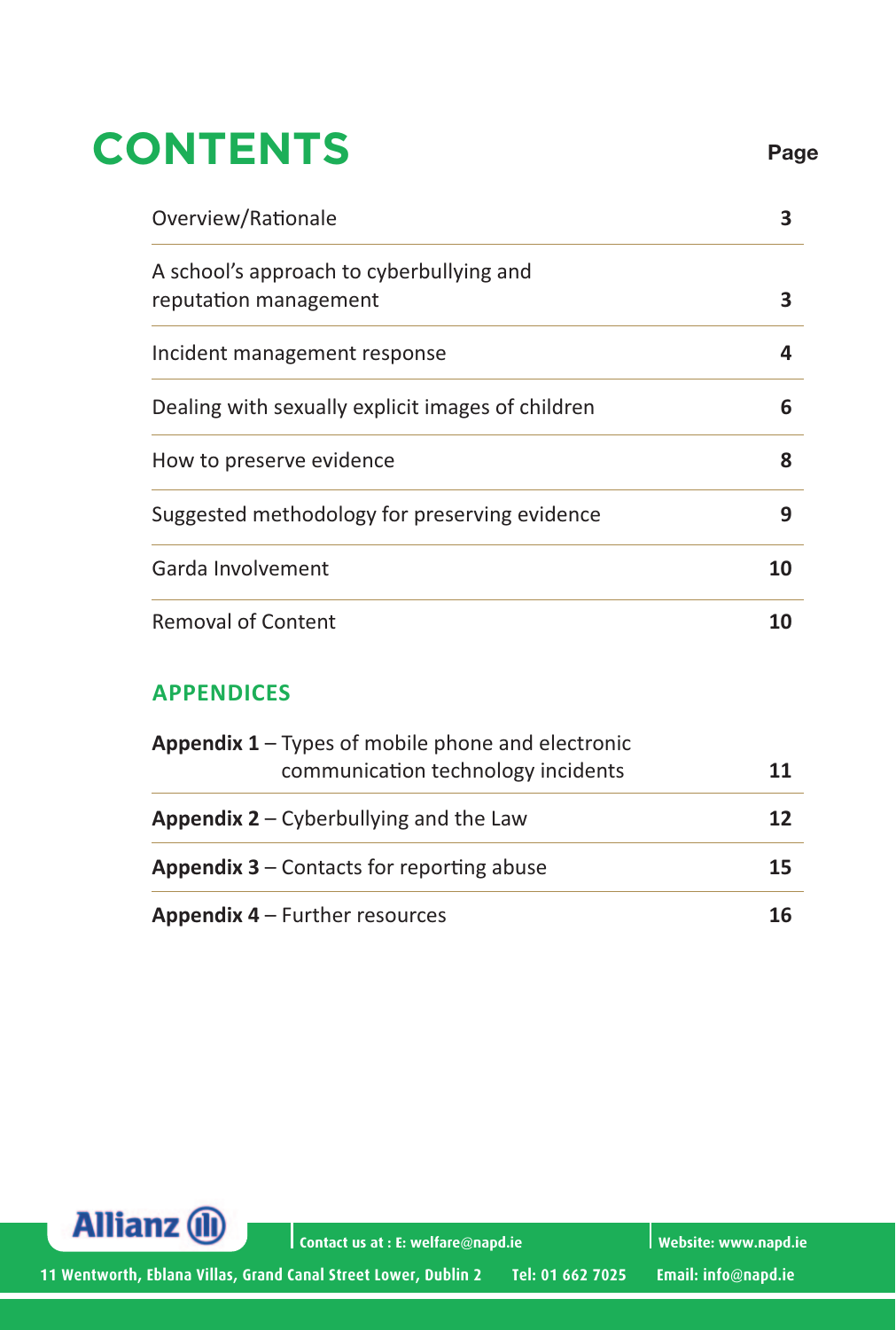Disclaimer: The information contained in this document is provided as reference material only, it is not intended to be legal advice. Specific legal advice should be obtained in individual cases.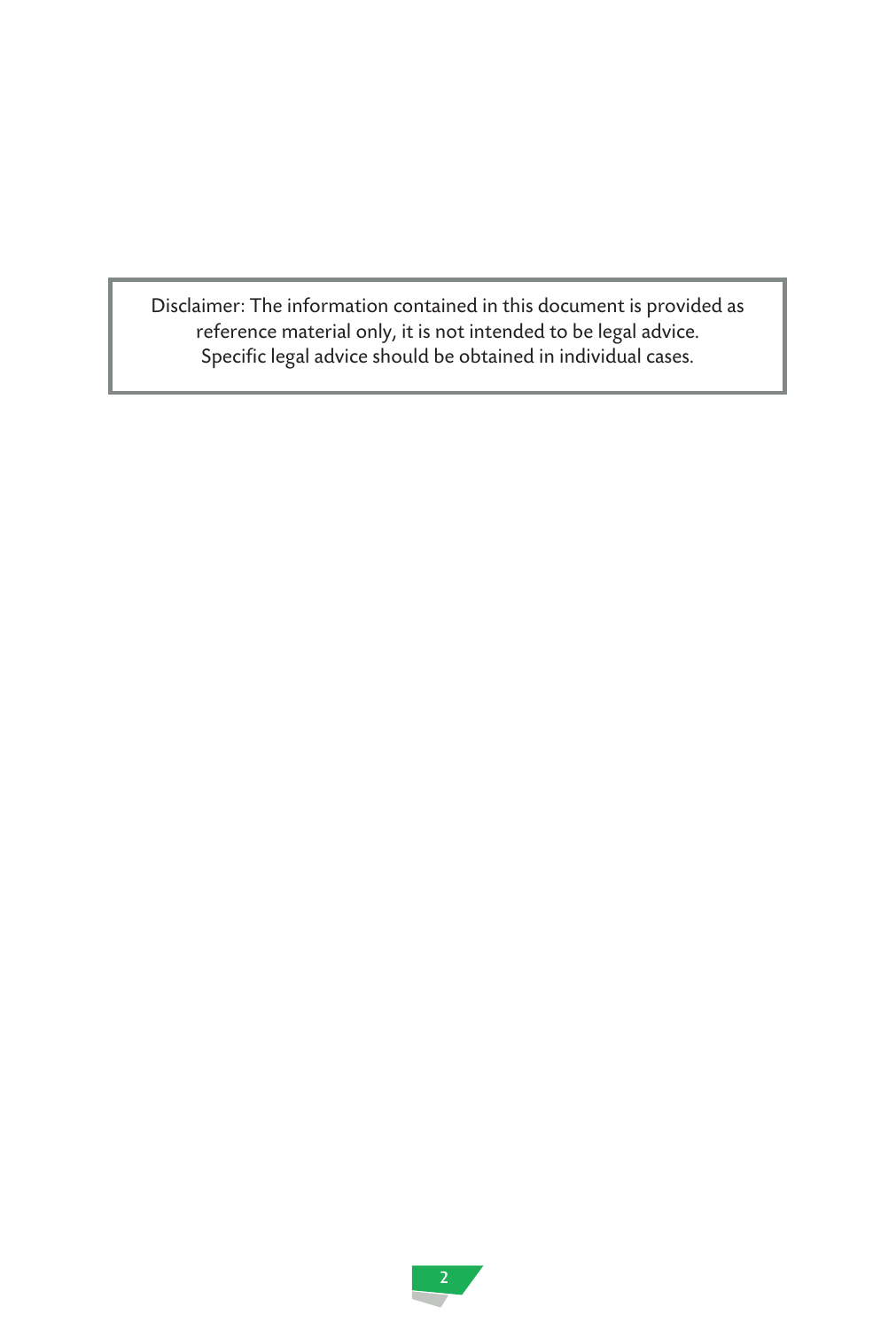#### **Overview/Rationale**

This document provides information to school management and staff on initial responses to incidents related to cyberbullying and other forms of inappropriate use of communications technology/online activity against staff members by students.

#### **A school's approach to cyberbullying**

While there is no statutory definition of cyberbullying, it is defined<sup>1</sup> as bullying carried out through the use of information and communication technologies such as text, social network sites, email, instant messaging, apps, gaming sites, chat rooms and other online technologies.

Workplace bullying is defined as:

*"Repeated inappropriate behaviour, direct or indirect, whether verbal, physical or otherwise, conducted by one or more persons against another or others, at the place of work and/or in the course of employment, which could reasonably be regarded as undermining the individual's right to dignity at work. An isolated incident of the behaviour described in this definition may be an affront to dignity at work but, as a once off incident, is not considered to be bullying."2*

The school's code of behaviour should specifically make reference to bullying/cyberbullying of staff members and the consequences for those who engage in it or in any way support it. Incidents of cyberbullying on a student by another student should be dealt with by reference to the school's Anti-Bullying Policy and Code of Behaviour.

All incidents that directly impact on the good order and management of the school should be managed in accordance with Department of Education and Skills' policies and procedures. A complete, objective and efficient investigation of the incident is critical in achieving outcomes that follow departmental procedure and afford natural justice to all parties involved.

As well as implementing effective incident responses, schools should adopt a proactive approach that includes:

- a whole school cyber-safety framework
- **.** up-to-date behaviour management documents such as the Code of Behaviour and ICT Acceptable Usage Policies (AUP) which relate to students and staff
- $\bullet$  clear directions about the permissible use of mobile phones and other electronic equipment by staff and students during school hours in AUP and mobile phone usage policies (the school's mobile phone usage policy can be part of its AUP)
- $\bullet$  clear descriptions of the types of behaviours and incidents which occur outside of school hours and off the school premises but which fall within the remit of the school's code of behaviour which affect the good order and management of the school as provided for in the NEWB guidelines. The Code of Behaviour should be reviewed regularly to ensure it is kept up to date and should be communicated to the whole school community on a frequent basis.

<sup>&</sup>lt;sup>1</sup> Anti-Bullying Procedures for Primary and Post Primary Schools

https://www.education.ie/en/Publications/Policy-Reports/Anti-Bullying-Procedures-for-Primary-and-Post-Primary-Schools.pdf

<sup>&</sup>lt;sup>2</sup> Code of Practice on Addressing Bullying in the Workplace https://www.workplacerelations.ie/en/what\_you\_should\_know/codes\_practice/cop6/

<sup>3</sup>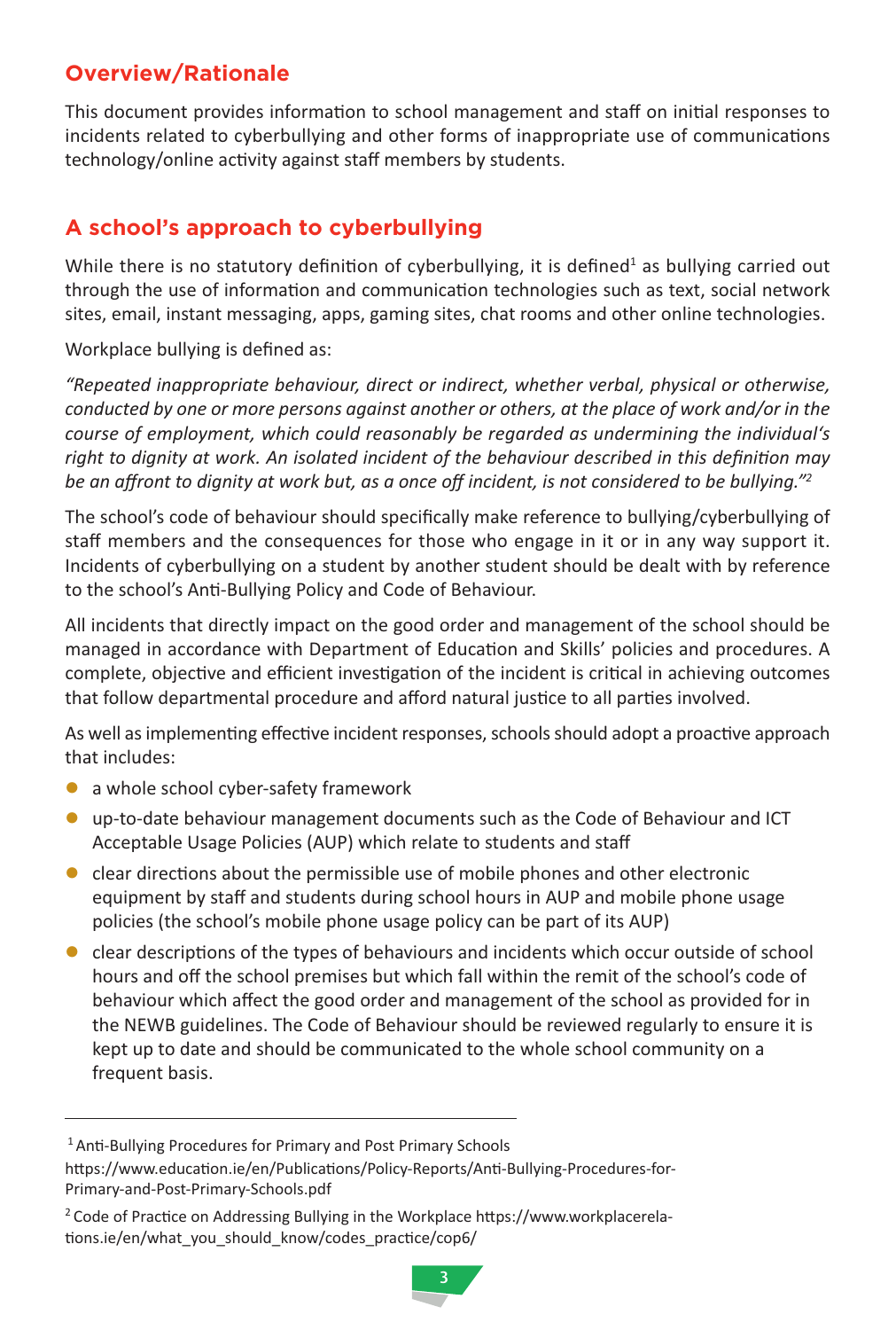#### **Incident management response (The types of incidents covered by this document are described in Appendix 1)**

- 1. The principal should firstly determine whether the incident impacts on the good order and management of the school and as to whether it falls within the scope of the school's Code of Behaviour. This impact will need to be assessed at an individual school level and on a case-by-case basis. Where the incident falls within the scope of the Code of Behaviour, it should be investigated and managed by the school in accordance with the following steps. Where it does not, the school needs to consider how to address the issue.
- 2. Assess the incident to determine the level of threat to the staff member. This is determined by the threat to the physical safety and emotional well-being of the individuals involved in the incident. A health & safety risk assessment may need to be considered, depending on the incident in question.
- 3. Initiate an incident response immediately. Call an AP1 meeting. Make a plan and decide who will take responsibility for certain tasks, including the creation of an incident management log (running sheet) which records times and dates of events, observations, tasks completed, persons involved and written conversational notes. This information will need to be retained if the school is seeking to take disciplinary action against a student or where the matter is reported to the Gardaí and/or Tusla. When preparing notes it is important to remember that same may have to be provided to the individuals involved as part of the investigation and/or provided as part of a data access request, and/or Freedom of Information (FOI) requests in the case of ETB schools.
- 4. Notify staff members who are impacted by the incident, giving them information that is relevant to them, provided that the provision of this information does not interfere with or impede a Garda or other investigation. Staff members should be informed on the importance of ensuring that all information is kept confidential, particularly where the incident has or is in the process of being reported to the Gardaí or another statutory authority.
- 5. Ensure staff members feel supported by providing them with details for Inspire. Where appropriate and in consultation with the affected staff member, the school may need to consider the appropriate support for the staff member. Where the incident raises a risk to the health, safety and welfare of the affected staff members, the school is required to ensure that arrangements are made to ensure staff safety. The School should seek advice from the National Educational Psychological Service (NEPS). The School should ensure regular contact is maintained with the affected staff member, as appropriate.
- 6. Gather and preserve any evidence of inappropriate behaviour or a potential crime, where legally permissible. This may include confiscating electronic devices such as mobile phones, portable devices or laptop computers in accordance with the school's Code of Behaviour and AUP (see How to preserve evidence on page 8). If the material in question is child exploitation material, the Gardaí should be notified immediately and staff should make no attempt to save, copy or otherwise deal with the material
- 7. Establish whether or not the posts or activity are known amongst the student body. Where possible, the affected staff members should be kept informed of any developments. Notify staff as appropriate so they can be extra vigilant and ensure mobile phones are being used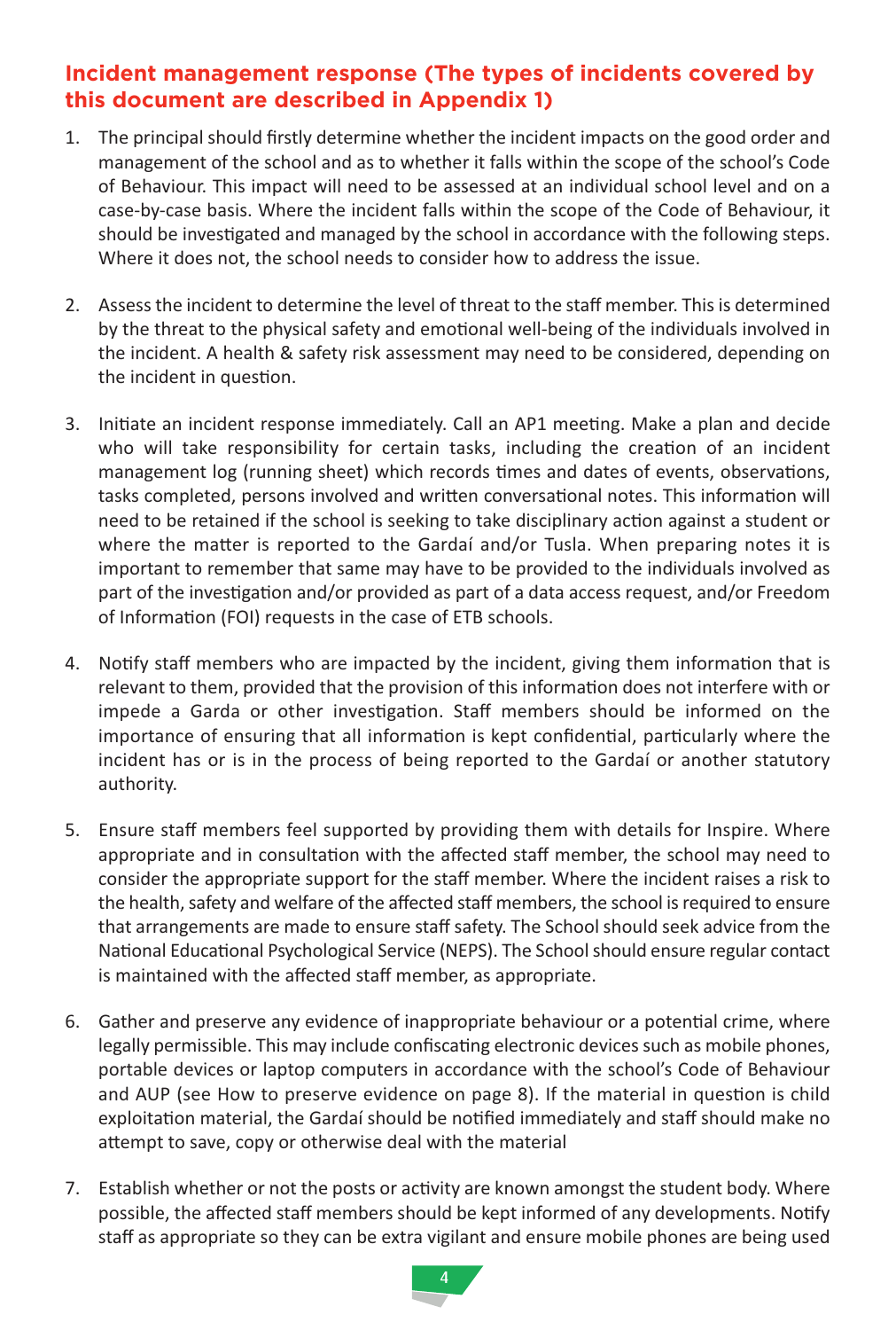in accordance with the school's policy, bearing in mind at all times that information should only be shared on a need to know basis if there are ongoing investigations and taking care to ensure that confidentiality is not breached.

- 8. The student body should be reminded of the school's Code of Behaviour/other relevant policies and that these will be applied. Students should be reminded of the consequences of posting, sharing or liking material.
- 9. Where there is evidence that the incident may be criminal in nature, the incident should be reported to an Garda Síochána as soon as possible. Any further evidence gathering by staff should cease unless Gardaí advise otherwise. The school should refrain from continuing with its investigation until confirmation is received from the Gardaí that it is appropriate for the school to commence/continue its investigation. In the event that the school cannot progress the matter while the Garda investigation is ongoing, it will be necessary to write to the students' parents notifying them of the position and that the school will investigate the matter when it has clearance to do so.
- 10. Having consulted with the Gardaí and where it is determined that the incident is not of a criminal nature, steps should be taken to request that the inappropriate content be removed as soon as possible. Please refer to the 'Removal of content' section of this document. Where the data is not be taken down from the site as soon as possible, this can cause further distress for the staff involved.
- 11. If it is determined that the behaviour of one or more students constitutes cyberbullying or other unacceptable behaviour, then appropriate follow-up action should be taken in accordance with the school's Code of Behaviour (as appropriate) and any other policies that are relevant. The school should ensure that all policies are adhered to. The policies should be clear and the appropriate sections should be referred to. When reviewing policies, ensure cyberbullying of the staff/school community and other forms of inappropriate use of communications technology/online activity is referenced. Include steps the school will follow where a student is involved.
- 12. If a student admits involvement, notify parents and Gardaí (if necessary). Be careful with language used when speaking with parents, students and teachers when managing the incident and the Garda investigation – it is essential not to compromise any Gardaí investigation and that the school fully co-operates in this regard.
- 13. Ensure that staff members impacted by the incident are made aware of all supports available to them and the school should continue to engage and support staff members.
- 14. Store all information and evidence in a secure location, in accordance with GDPR requirements and the school's data retention policy. Ensure that information is recorded in an accurate and factual manner. If the information is of a child protection nature, it may need to be stored in the DLP records.
- 15. While investigating the incident, the school should consider whether it is necessary or useful to report to or liaise with the following bodies:
	- l An Garda Síochána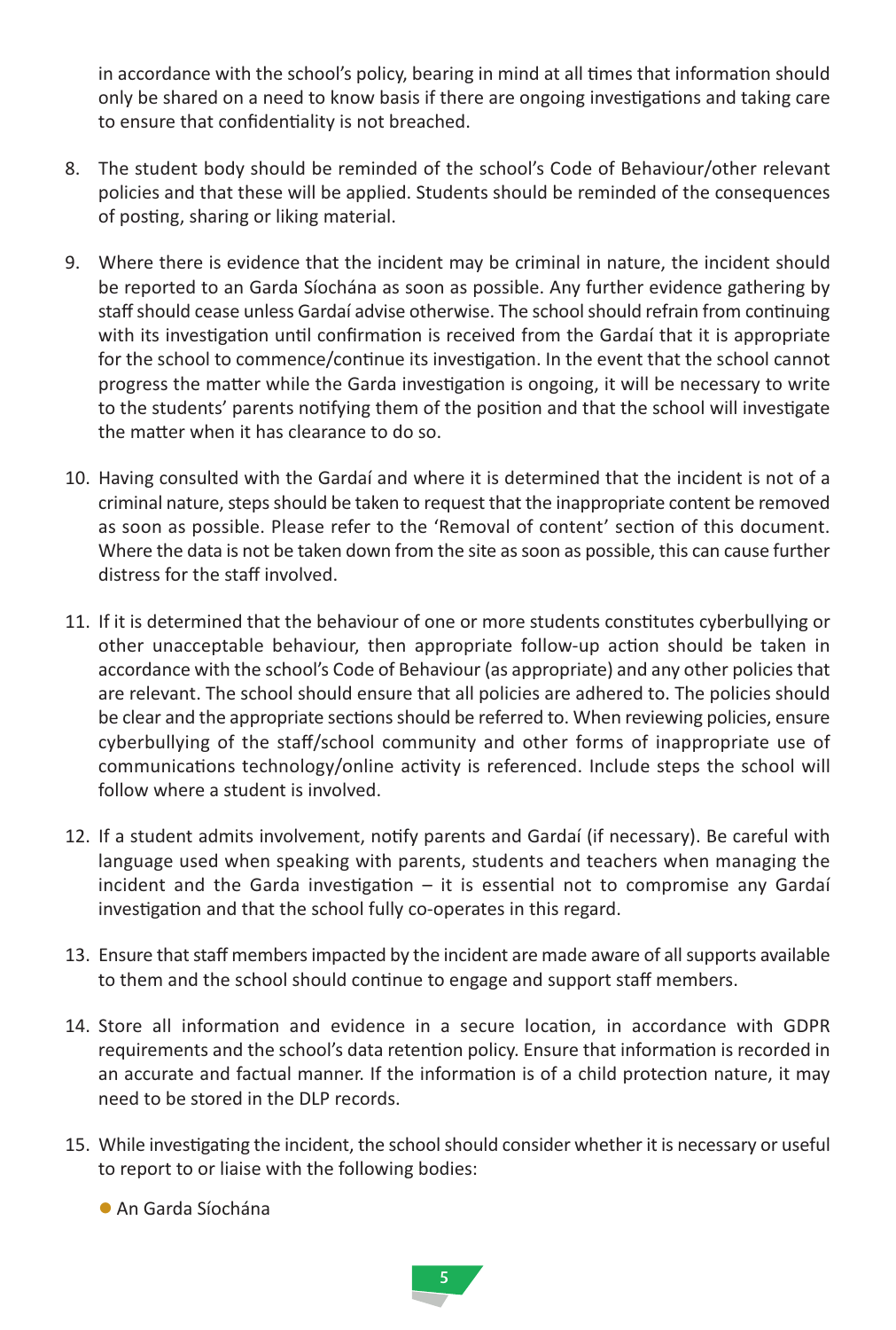- $\bullet$  Tusla Child and Family Agency
- **The FTB Chief Executive or School Trustee**
- **The school's Patron body**
- **The Teacher Union (TUI/ASTI)**
- The National Educational Psychological Service (NEPS)
- **The NAPD legal advice team.**

At all times communicate on a need-to-know basis in compliance with GDPR requirements.

#### **Dealing with sexually explicit images of children**

#### **1 Considerations for Dealing with the Incident**

General

- a. In the case of the sharing of sexually explicit images of children, the role of school personnel in dealing with the incident is supportive not investigative.
- b. **School personnel must not send, save, print out or move from one device to another any explicit content involving minors**. It is illegal to create, share or possess explicit content that features or involves minors and there is no exemption for school personnel who risk being implicated in the possession or distribution of child pornography.
- c. **School personnel must avoid compromising the evidence**. The Gardaí have the expertise and facilities to preserve the evidence and should be contacted at the earliest opportunity. Phones and other electronic devices should only be confiscated where the school's polices allow for same. If the policies do not allow for this, the student's parents and/or the Gardaí should be asked to attend the school as a matter of urgency, this contact should also take place when the school has a policy in place. The provision of or search of a mobile phone by the Gardaí may require a search warrant to be provided to the school if the student/parents do not consent to same being provided.
- d. Many cases of the sharing of sexually explicit images of children will involve child protection concerns and the Child Protection Policy should be followed as appropriate. Other policies may also be relevant, including for example, the Anti-bullying policy, the Code of Behaviour etc.
- e. All of these cases are to be **reported to the Gardaí and the child's parents**. Additionally, teachers registered with the Teaching Council are "mandated persons" under the Children First Act 2015. This means that they must report to Tusla where they believe or have reasonable grounds to suspect that a child has been harmed/is being harmed/is at risk of being harmed except where all of the following are met:
	- a. A child between the age of 15-17 is involved in sexual activity with a person no more than two years older; and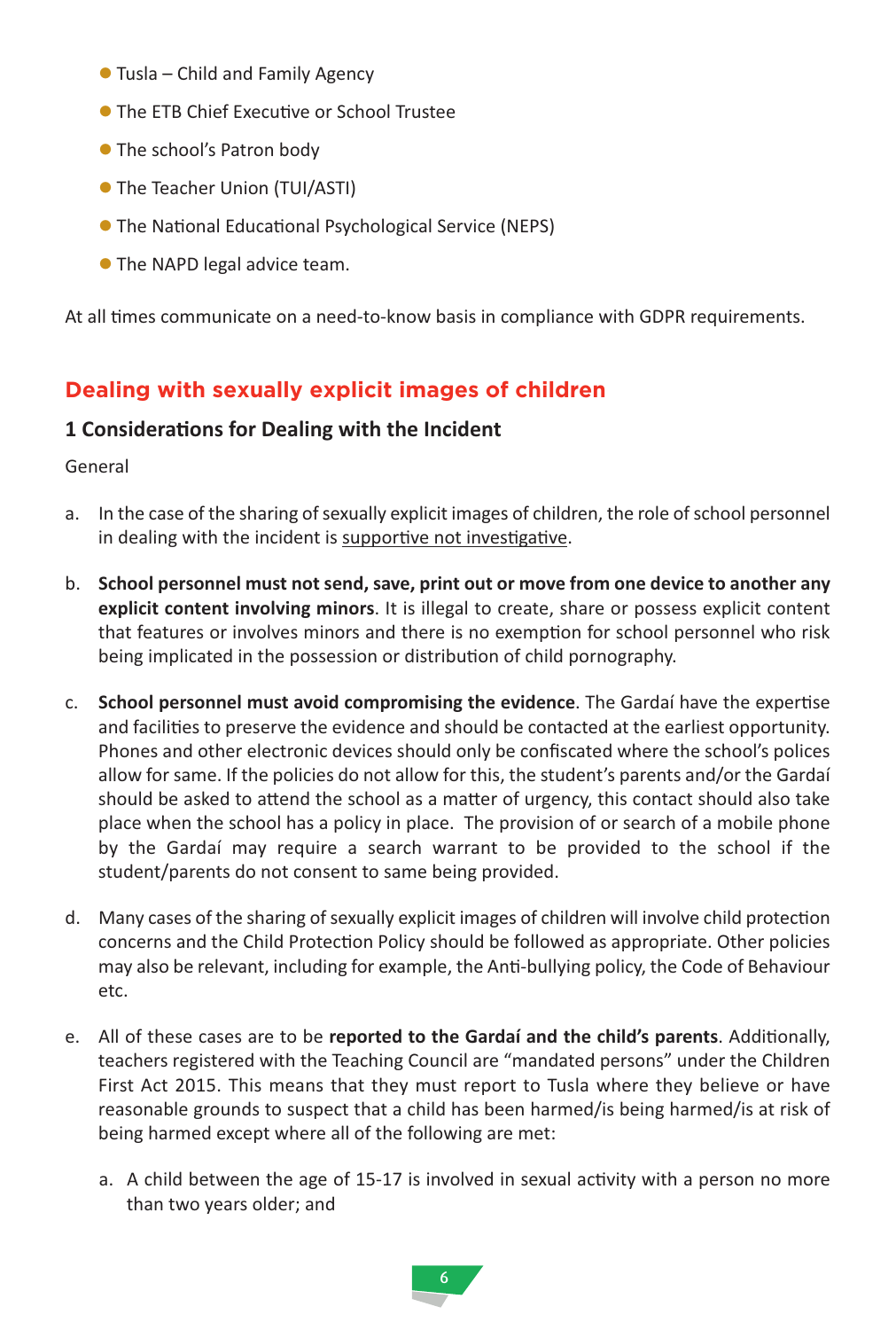- b. The mandated person knows or believes that there is no material difference in capacity or maturity between the parties engaged in the sexual activity concerned; and
- c. the relationship between the parties engaged in the sexual activity concerned is not intimidatory or exploitative of either party; and
- d. the child concerned has made known to the mandated person his or her view that the activity, or information relating to it, should not be disclosed to the Agency and the mandated person relied upon that view.
- f. Legal advice should be sought and the school's insurer notified.

#### **The DLP**

- a. Where a student of the school is involved, the DLP should treat the matter as a child protection concern and the child protection policy should be followed, as appropriate. The procedures set out in the DES Child Protection Procedures should be followed at all times and mandated persons must report to Tusla where appropriate. Good practice reporting by the DLP may also arise.
- b. In all instances of the creation, distribution or possession of sexually explicit images of children, whether the matter is being treated as a child protection concern or not, the DLP should:
	- **•** inform the parents of the students involved.
	- **•** report the matter to the Gardaí.
	- **•** report to Tusla, as appropriate.
	- seek advice from Tusla regarding providing support to the students.
	- **•** record how the incident was handled by the school, detailing any reports/referrals made.
	- l Due to the sensitive and personal nature of these types of incidents, any reports or records created regarding such incidents should be considered as highly confidential and placed in a secure location with DLP records and as outlined above **school personnel must not send, save, print out or move from one device to another any explicit content involving minors**.
	- If the sexually explicit image has been posted on the internet, the school should also contact Hotline.ie. Hotline.ie provides an anonymous facility for Internet Users to report suspected illegal content, particularly Child Sexual Abuse Material. All internet service providers, including social media services, have tools that can be used to report and have illegal content removed. All content that falls under the definition of child pornography is illegal and will be removed. Most social media services also prohibit the non-consensual sharing of sexually explicit images and will remove it when they have been notified of its existence. Hotline.ie works in collaboration with An Garda Síochána and is overseen by the Department of Justice and Equality.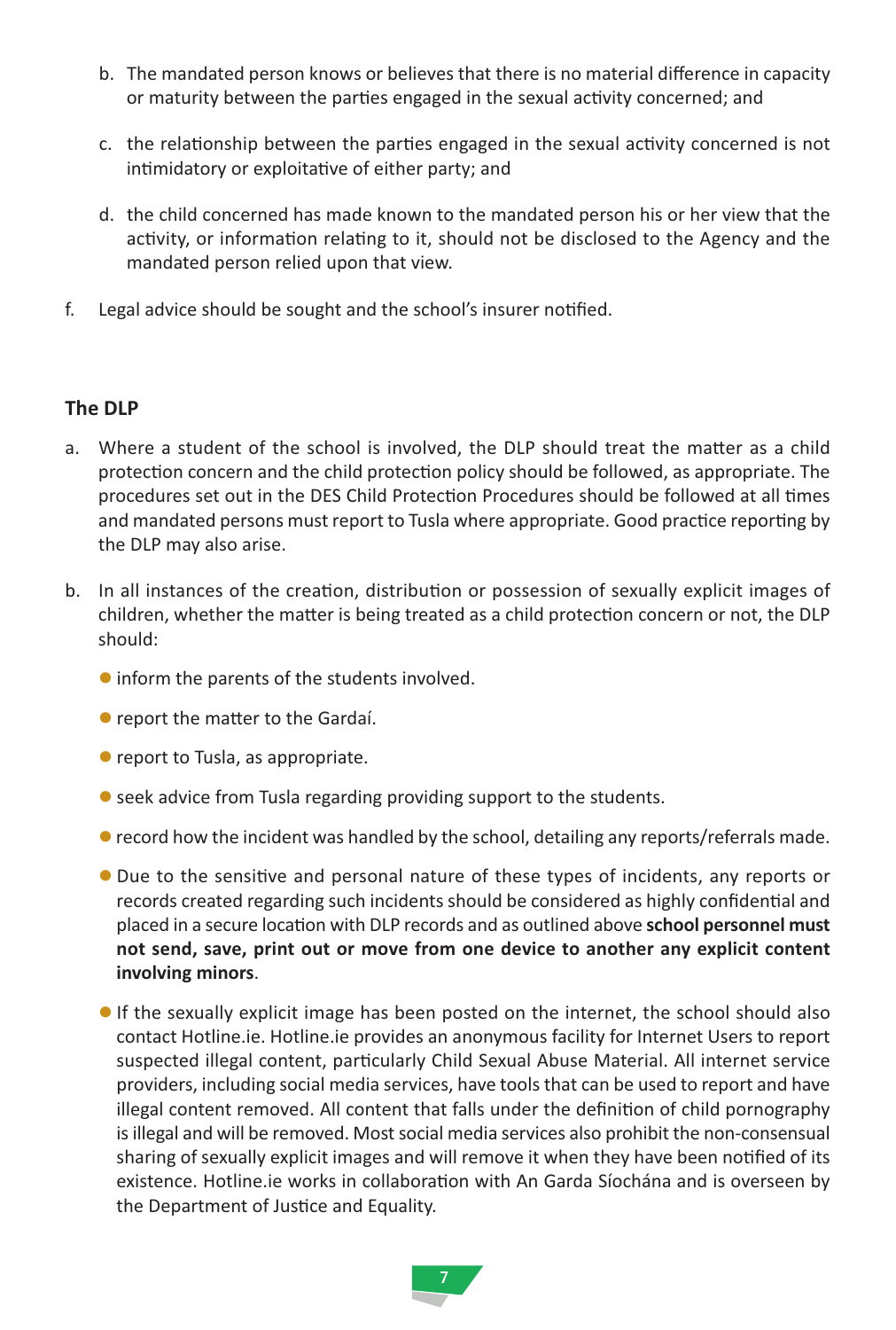#### **How to preserve evidence**

The school should preserve any evidence of the incident, where legally permissible. As noted above, staff should not save, copy or otherwise deal with any child exploitation material.

Depending on the nature and seriousness of the incident, the Gardaí may need to be contacted immediately.

When gathering evidence:

- l do not delete text messages, emails, instant messages, voicemail, web pages, social media profiles or other digital content that is causing concern.
- **C** save emails and/or take screen shots of inappropriate internet content except as outlined above and save in a secure location. This should be done as soon as possible.
- l where possible, record any sender identification, such as username, social media account, email, or mobile phone number.
- **•** record the time, date and URL of the web site (in the screen shot if possible), consider whether to confiscate mobile phones and other electronic equipment that may have been used in an incident.

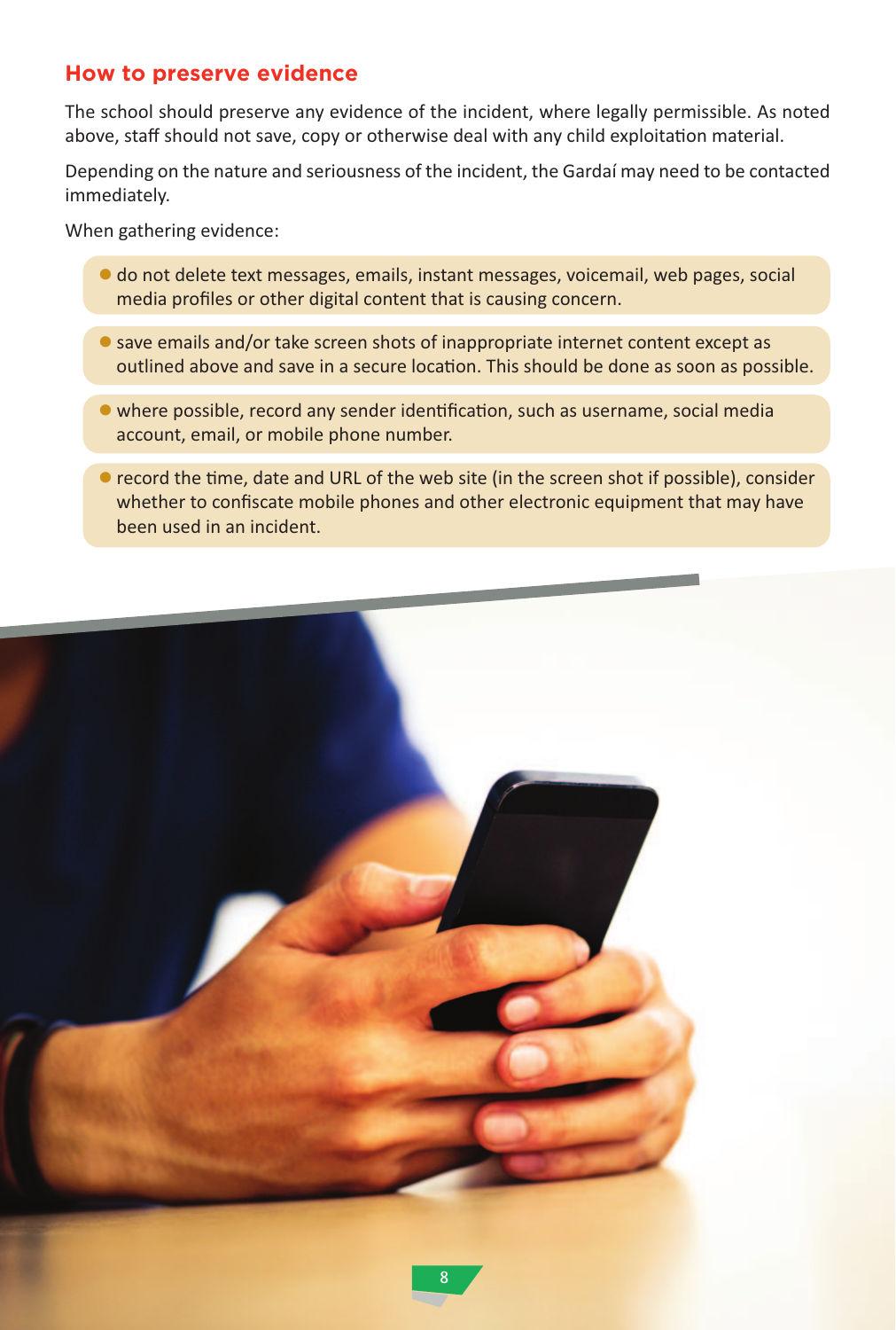### **Suggested methodology for preserving evidence**

| Platform                                                                                          | <b>Suggested steps</b>                                                                                                                                                                                                                                                                                                                                                                                                                                                                                                                                                    |
|---------------------------------------------------------------------------------------------------|---------------------------------------------------------------------------------------------------------------------------------------------------------------------------------------------------------------------------------------------------------------------------------------------------------------------------------------------------------------------------------------------------------------------------------------------------------------------------------------------------------------------------------------------------------------------------|
| Social networking sites such as<br>Facebook<br>Video hosting sites such as<br>YouTube<br>Websites | Take screen shots of content, ensuring the<br>time, date and website URL are recorded<br>and saved to a secure location.<br>Windows users: hold down the 'Ctrl'<br>button and click on the 'PrtScrn/Sys Rq'<br>button. Then paste into a Word<br>document. Note: the 'Snipping Tool' for<br>Windows 7 and Vista will also do the job.<br>Apple Mac users: hold the Command,<br>Shift and 4 buttons then click the left<br>mouse button whilst dragging over the<br>area you wish to copy. Using the print to<br>pdf tool is a recommended method of<br>recording screens. |
| Chatrooms<br>Instant messaging (whatsapp,<br>Facebook messenger, Snapchat)                        | Take screen shots (see steps above)<br>and copy information into a Word<br>document or print out hard copies of<br>the conversations.                                                                                                                                                                                                                                                                                                                                                                                                                                     |
| Mobile phones                                                                                     | Confiscate phone provided this is in<br>accordance with the Acceptable Usage<br>Policies (AUP) (mobile phone usage policy).<br>Do not open or access the phone. Even if<br>the student/victim gives permission, do<br>not delete image, text or voice messages<br>until the incident is resolved. Likewise, do<br>not forward the image or text to another<br>phone as original identifying data will be<br>replaced in the transfer process.                                                                                                                             |
| Email                                                                                             | It is important to keep a copy of the<br>original email. Do not delete the email<br>and ask the student involved to keep a<br>copy until otherwise advised.                                                                                                                                                                                                                                                                                                                                                                                                               |

Teachers should *print a copy* and *forward the email to the principal*.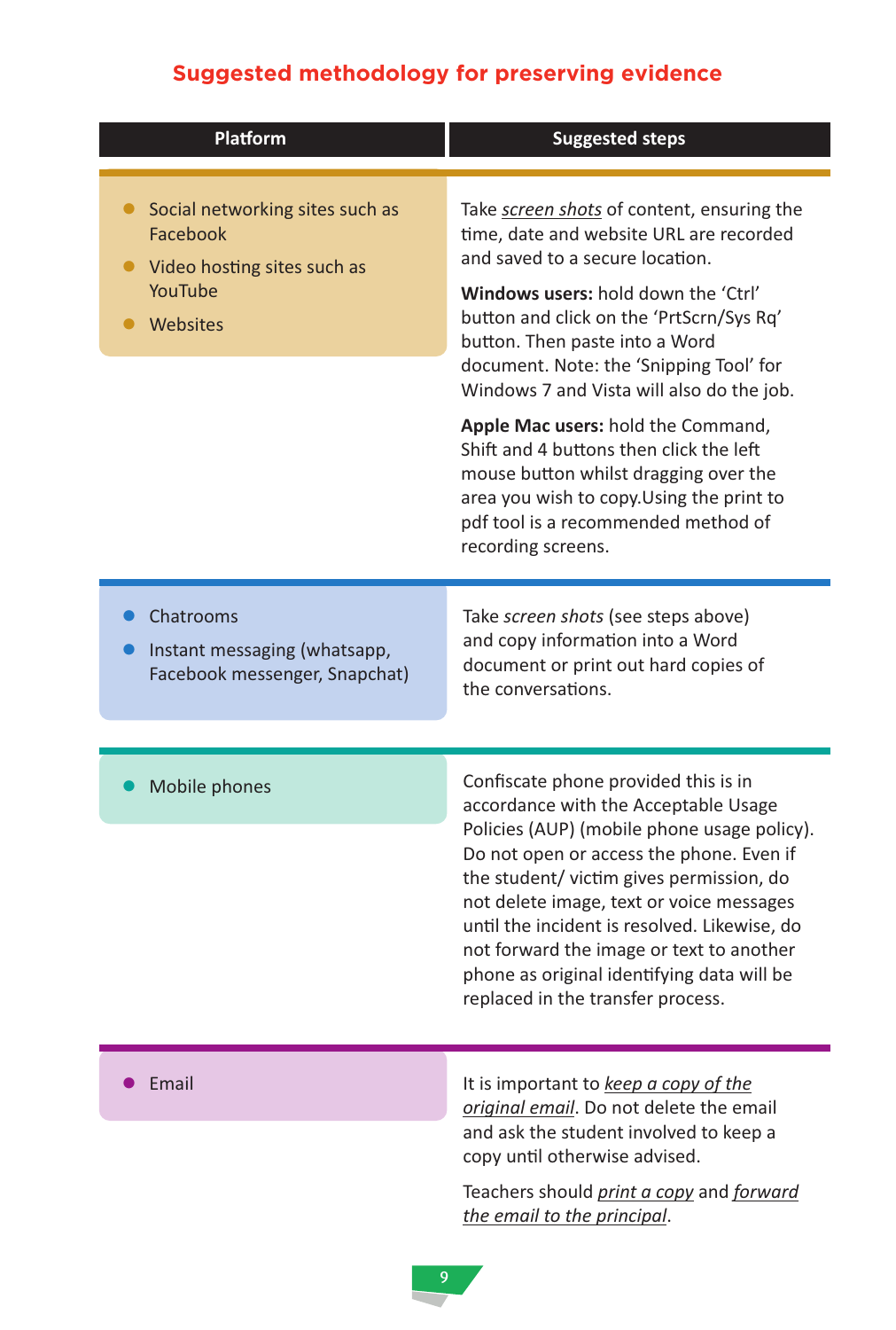#### **Garda Involvement**

If the incident has been reported to the Gardaí, the school should be aware that the Gardaí have powers to obtain the alleged offender's identifying information from various sources including internet service providers, mobile phone companies, social networking or webmail providers.

Gardaí follow examination procedures which do not alter the original evidence. If the material, text message or image has been inadvertently deleted from the electronic device, Gardaí may engage specialist units to attempt to recover this evidence through forensic examinations. As noted above, if the student/parents do not consent to the release of a mobile phone to the Gardaí, a search warrant may be necessary.

You should not continue with any investigation or attempt to examine, touch or tamper with any evidence unless an Garda Síochána have indicated that you can continue with the investigation as it is important not to interfere with or impede an on-going criminal investigation by the Gardaí. If oral confirmation is received from an Garda Síochána, the school should send a letter to it noting the position.

#### **Removal of Content**

#### **Online content**

If inappropriate online content is not of a criminal nature, steps should still be taken to have it removed.

#### **Student removal of content**

If the identity of the student responsible is known, the quickest and easiest way to have the content removed is to request the student who posted the content to remove it. It should be explained to the student why the content is considered unacceptable.

#### **Third-party removal of content**

If the student responsible refuses to delete the inappropriate or offensive content or the identity of the person who posted the material is not known, then the principal, delegate or victim must report the content to the site's service provider and ask to have it removed. Most social networking providers have a 'Report/Block this Person' or 'Report Abuse' link on the content page or the user's profile.

The majority of sites will remove content that contravenes their terms of service/terms and conditions/acceptable use clauses. When reporting abuse to the service provider, read the terms and conditions of service and advise the service provider how the content breaches those conditions.

Principals should be mindful when communicating with third party online providers that care must be taken not to breach privacy obligations under GDPR. Personal information cannot be disclosed, except in limited circumstances as authorised by law. Communications with third party providers should be limited to seeking removal of the content and stating how that content contravenes terms of service.

It should be noted that some service providers do not accept reports by third parties, only allowing the account holder to make a request for assistance.

10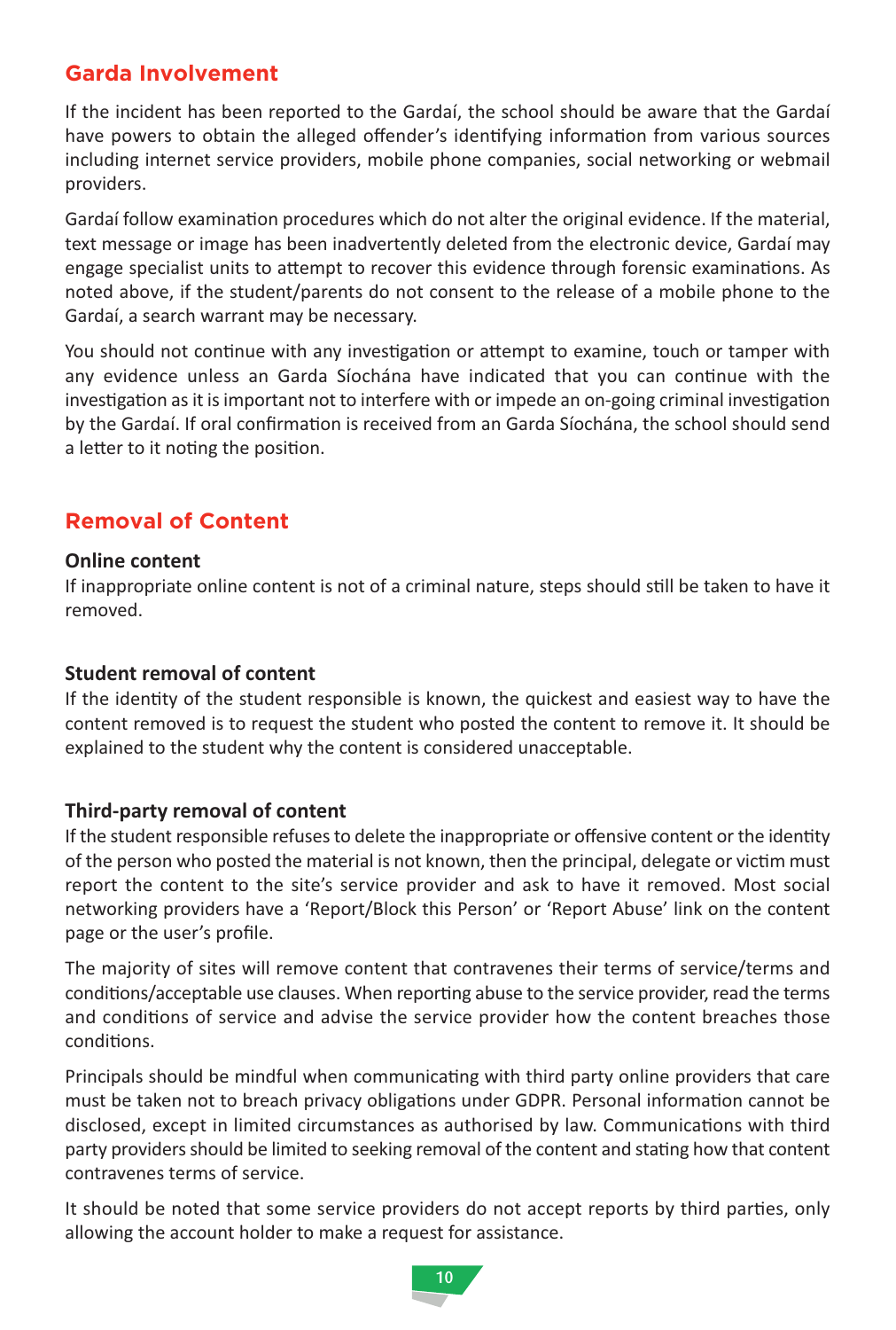#### **Mobile phone content**

Mobile phone text messages or conversations of a criminal nature should be referred to the Gardaí. If the activity is of a non-criminal nature, mobile phone service providers usually only accept complaints from the owner of the phone.

#### **Appendix 1:**

#### **Types of mobile phone and electronic communication technology incidents**

The range of mobile phone and electronic communication technology incidents which may affect the good order and management of the school includes:

- **•** sending or posting abusive, threatening, harassing, humiliating or embarrassing messages about another person via text, social networking sites/apps, websites, email or other electronic communication applications
- **•** spreading rumours or lies about others via text, social networking sites/apps, websites, email or other electronic communication applications
- $\bullet$  forwarding personal emails, messages, pictures or videos to others without permission
- $\bullet$  taking, sending or posting embarrassing, degrading or 'fight' videos involving others via text, social networking sites/apps, websites, email or other electronic communication applications
- **•** Sending provocative or sexual messages, photos or videos, or what has become commonly known as "sexting"
- $\bullet$  taking, sending or posting sexually explicit images of other children using mobile phone or web applications
- **In using social networking sites/apps, websites, or blogs to post inappropriate photographs** about other children or school staff
- $\bullet$  maliciously excluding children online through emails, chat and social networking sites
- $\bullet$  making prank calls to another child's mobile phone
- **lumation** using another student's mobile phone, school email account, personal email account or social networking profile to send or post material which damages their social status or interaction with others
- **a** assuming another child's identity and creating a false email account, social networking profile or blog to send or post material which damages that child's social status or relationships with others
- **a** assuming a teacher's identity and creating a false email account or social networking profile to send or post material which damages the teacher's reputation
- $\bullet$  creating a false social networking profile or website of a school to damage the reputation of the students, staff or school
- $\bullet$  creating gossip pages on social networking sites by posting sexual, abusive, threatening, harassing, humiliating or embarrassing messages about other students/staff.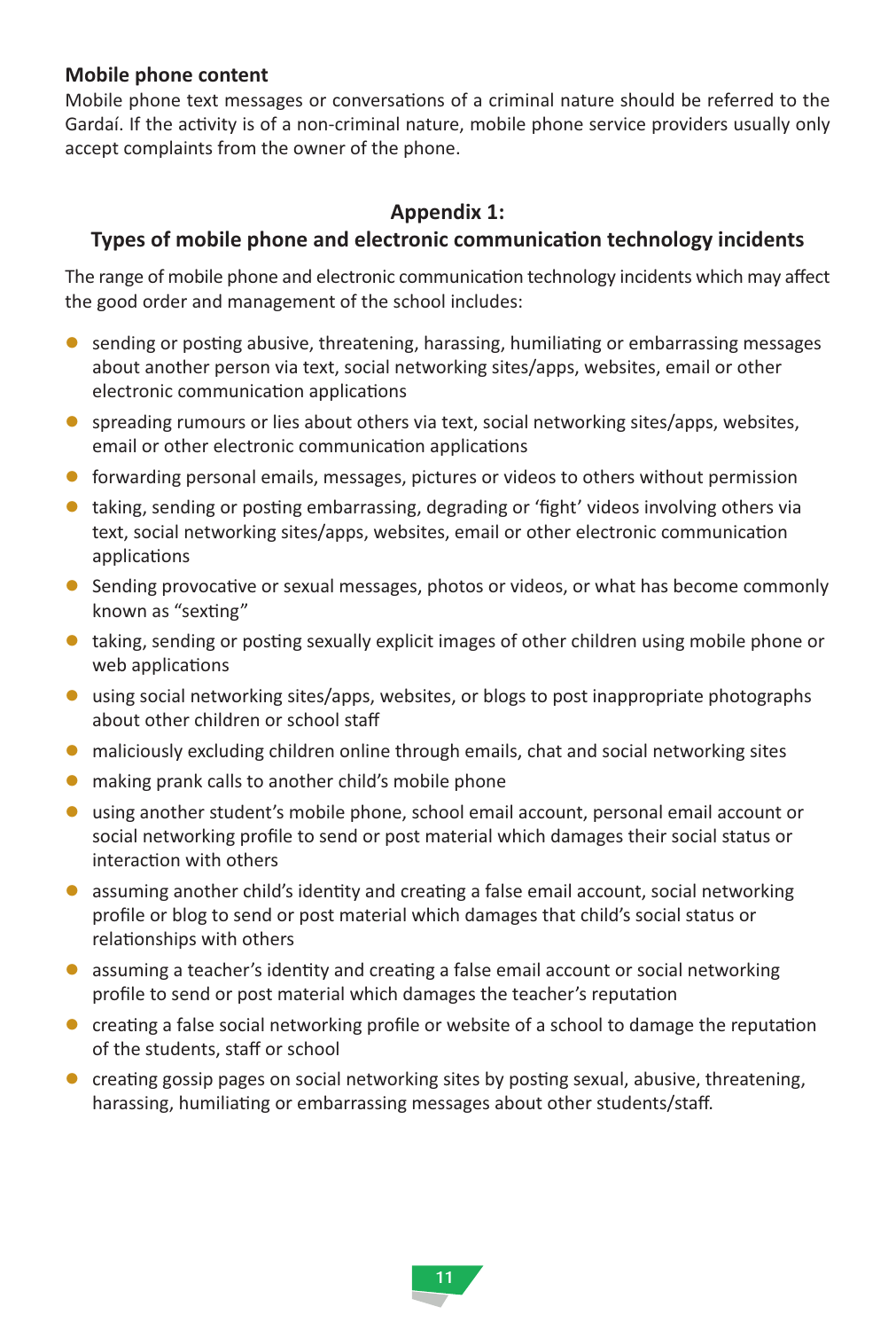#### **Appendix 2: Cyber Bullying and the Law**

In some cases this type of bullying can be a criminal offence. Criminal offences are investigated by the Gardaí and prosecuted by the Gardaí or the Director of Public Prosecutions. If found guilty, the person charged can face a variety of sanctions including fines and imprisonment.

Contact the Gardaí if you have reasonable grounds to suspect that a criminal offence has been or is being committed. Where a potential criminal offence has been identified, the school should ensure that any internal investigation does not interfere with Gardaí inquiries.

In other cases cyber-bullying can give rise to the right to bring a civil action. Civil actions are brought by the victim. If successful, the victim might win the right to monetary compensation, to have the offensive material removed and/or an apology.

#### **Criminal Law**

Schools should be aware that cyberbullying may constitute a criminal offence under the Non-Fatal Offences against the Person Act 1997 and the Prohibition of Incitement to Hatred Act 1989.

The most relevant offences for consideration in the context of cyber-bullying are:

- assault;
- $\bullet$  making threats to kill or cause serious injury;
- $\bullet$  incitement to hatred; and
- harassment.

Section 2 of The Non-Fatal Offences Against the Person Act, 1997, provides that a person will be guilty of the offence of assault if they, without lawful excuse, intentionally or recklessly (a) directly or indirectly apply force to or causes an impact on the body of another, or (b) cause another to believe on reasonable grounds that he or she is likely immediately to be subjected to any such force or impact, without the consent of the other. Force includes the application of heat, light, electric current, noise or any other form of energy, and application of matter in solid liquid or gaseous form.

This can be relevant in the context of the phenomenon of "happy slapping" where the perpetrators record an assault and then publish it online. It can also be relevant in the less common scenario in which a threat of an imminent assault was made and it was believed by the victim.

Section 5 of The Non-Fatal Offences Against the Person Act, 1997 states that it is an offence to make a threat to another person, by any means intending the other to believe it will be carried out, to kill or cause serious harm to that other or to a third person. In order to come within the second limb of the definition of assault, the victim must believe that they are likely to immediately be subjected to force or impact. A threat to attack someone with a hammer made to a person via e-mail that is sent by someone some distance away would not constitute an assault as it is unlikely to take place immediately, but it might constitute a threat to cause serious injury. No such requirement of immediacy attaches to the offence of threatening to kill or cause serious injury.

Section 10 of The Non-Fatal Offences Against the Person Act, 1997 provides for an offence of harassment, which states *"any person who, without lawful authority or reasonable excuse, by any means including by use of the telephone, harasses another by persistently following,*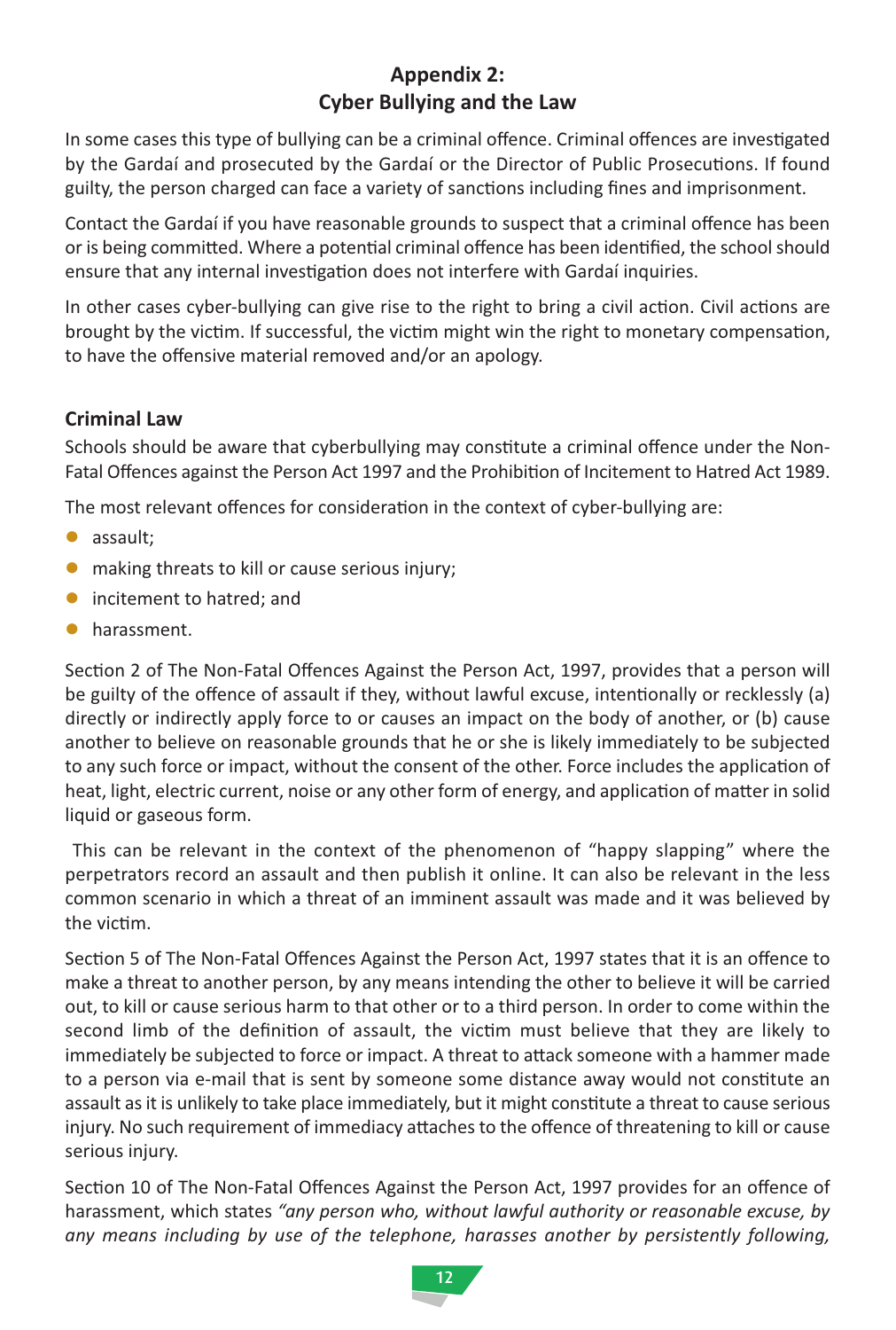*watching, pestering, besetting or communicating with him or her, shall be guilty of an offence."* A person "harasses" another where s/he by his/her acts intentionally or recklessly, seriously interferes with the other's peace and privacy or causes alarm, distress or harm to the other and his/her acts are such that a reasonable person would realise that the acts would seriously interfere with the other's peace and privacy or cause alarm, distress or harm to the other. This offence can capture some instances of cyberbullying and non-consensual sharing of sexually explicit images provided that this is carried out persistently (i.e. more than once). However, the requirement for the communication to be with the victim potentially excludes cases where communications are posted publically or messages/images are sent to third parties.

Section 2 of the Prohibition of Incitement to Hatred Act 1989 makes it a criminal offence for a person to *"publish or distribute written material, to use words, behave or display written material ... or to distribute, show or play a recording of visual images or sounds, if the written material, words, behaviour, visual images or sounds, as the case may be, are threatening, abusive or insulting and are intended or, having regard to all the circumstances, are likely to stir up hatred."* 

Even if the evidence is not sufficient to ground a conviction, the Court still has the power to order the accused to cease communicating with the alleged victim and/or to stay away from them if the justice of the case demands it. This allows the Court to remedy the situation where the evidence falls short of the criminal standard (beyond a reasonable doubt) but satisfies the civil standard (the balance of probabilities).

#### **Civil Law**

In civil law, the tort of libel and the tort of slander have been replaced with the tort (legal wrong) of defamation. Defamation consists of the publication, by any means, of a defamatory statement concerning a person to one or more other person. The Defamation Act 2009 defines a defamatory statement as *"a statement that tends to injure a person's reputation in the eyes of reasonable members of society".* As such, social media sites are covered by provisions of the Defamation Act 2009, where it is shown that the posting of a statement has injured the teacher's reputation in the eyes of the reasonable person.

#### **Data Protection**

All records must be collected, stored and maintained in accordance with data protection legislation and the schools data protection policy. Due to the highly sensitive and personal nature of cyber bullying incidents which also may involve the sharing of sexually explicit images, any reports or records created regarding such incidents should be considered as highly confidential and placed in a secure location. It is extremely important that schools do not copy, save or store any sexually explicit images as to do so could potentially result in the school being implicated in the possession or distribution of child pornography.

Under section 33 of the Data Protection Act 2018, a child has the right to have their personal data erased without undue delay where an organisation no longer needs the data. Schools should be aware that failure to comply with a request could result in a complaint to the Data Protection Commissioner and a significant fine. Advice should be taken regarding whether the school needs the data if there is any doubt.

#### **A Special Note on Images and Videos**

Taking pictures and creating short films is easier than ever before. Employees and students can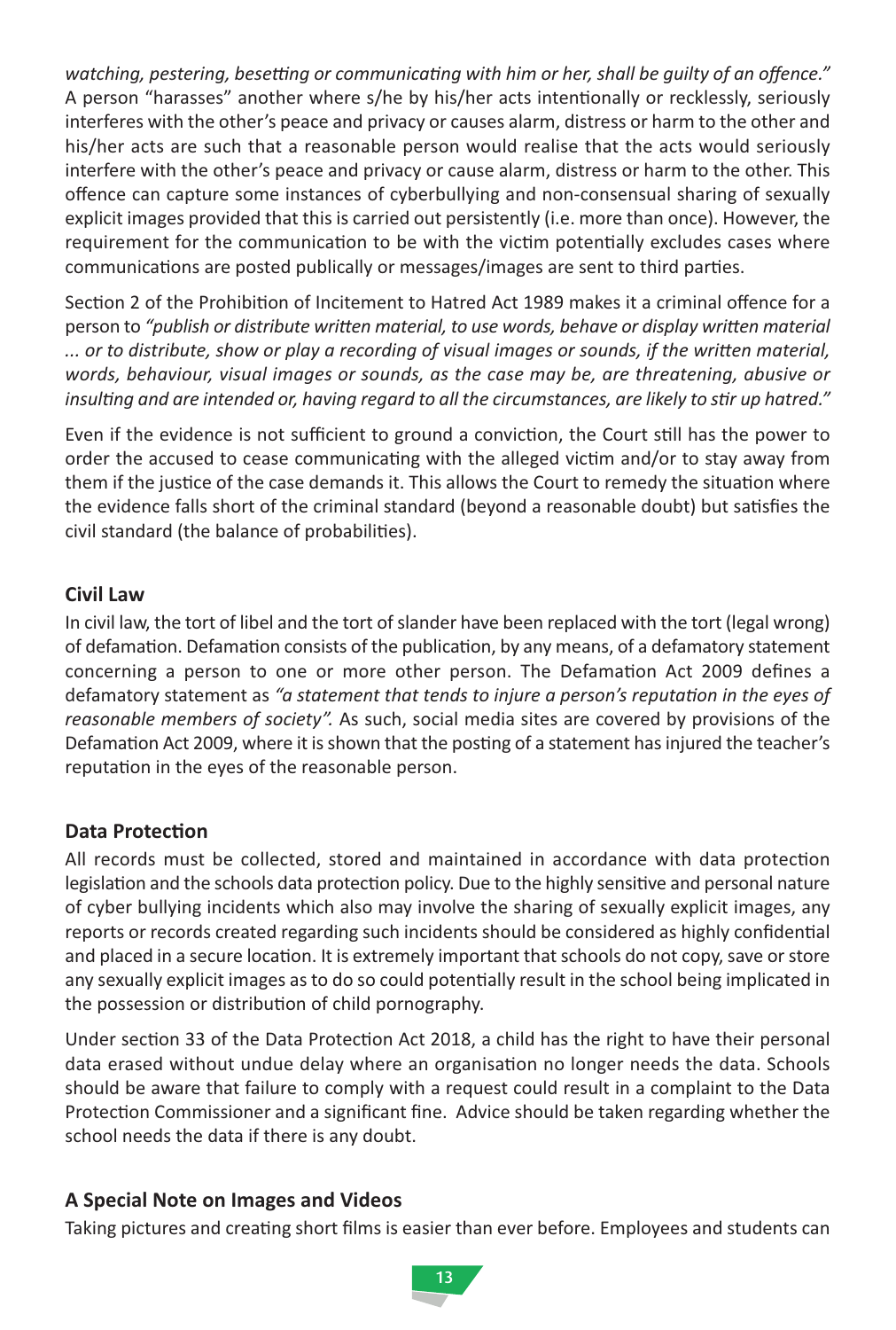use mobile phones and webcams to capture, edit and share images. Photo and video sharing websites are extremely popular. It is important that employees and pupils are clear about their rights and responsibilities regarding taking pictures and making films.

School policy should ensure that permission is sought before sharing or posting a picture of someone publicly online. Images of students should not be published online. If a picture causes distress, the subject should ask the poster to remove it in the first instance and if this does not result in the image being taken down, a request can be made to the service provider to remove the picture or film that was taken and/or posted without consent.

Consent and rights management are important topics to address with the whole-school community. The acceptable use of equipment for creating images and film (which may most typically be camera-equipped mobile phones) should be accounted for within the appropriate behaviour policy and agreements. Schools should clearly communicate expectations, acceptable conduct and potential sanctions regarding inappropriate image taking and use by staff, pupils and parents. Both pupils and employees should take care not to attach any significant personal information to publicly posted information, for example full names, without informed and/or parental consent. Even with consent, care should be taken to be mindful of basic e-safety practice.

#### **Employment Law**

A school must note the potential exposure to civil law litigation which may arise on foot of bullying in the workplace. It is well established that a school owes a duty of care to its staff.

Given the nature of cyber-bullying, it is at least arguable, that a school will be expected to take active steps in ensuring that its students and staff are informed of the dangers and consequences of such activity.

A school that ignores the obvious development of cyber-bullying in the school and outside of **the school risks being found negligent. Incidents that are related to employment, even those taking place outside of the hours or place of work, may fall under the responsibility of the school.**

Schools should take a proactive approach and ensure that any incidents of cyberbullying are directly addressed. This will ensure that schools are in a strong position to show that they did meet the standard of care expected of them and they did all that was reasonable (by educating the students and staff and having strong, well-researched policies and procedures in place which are consistently applied).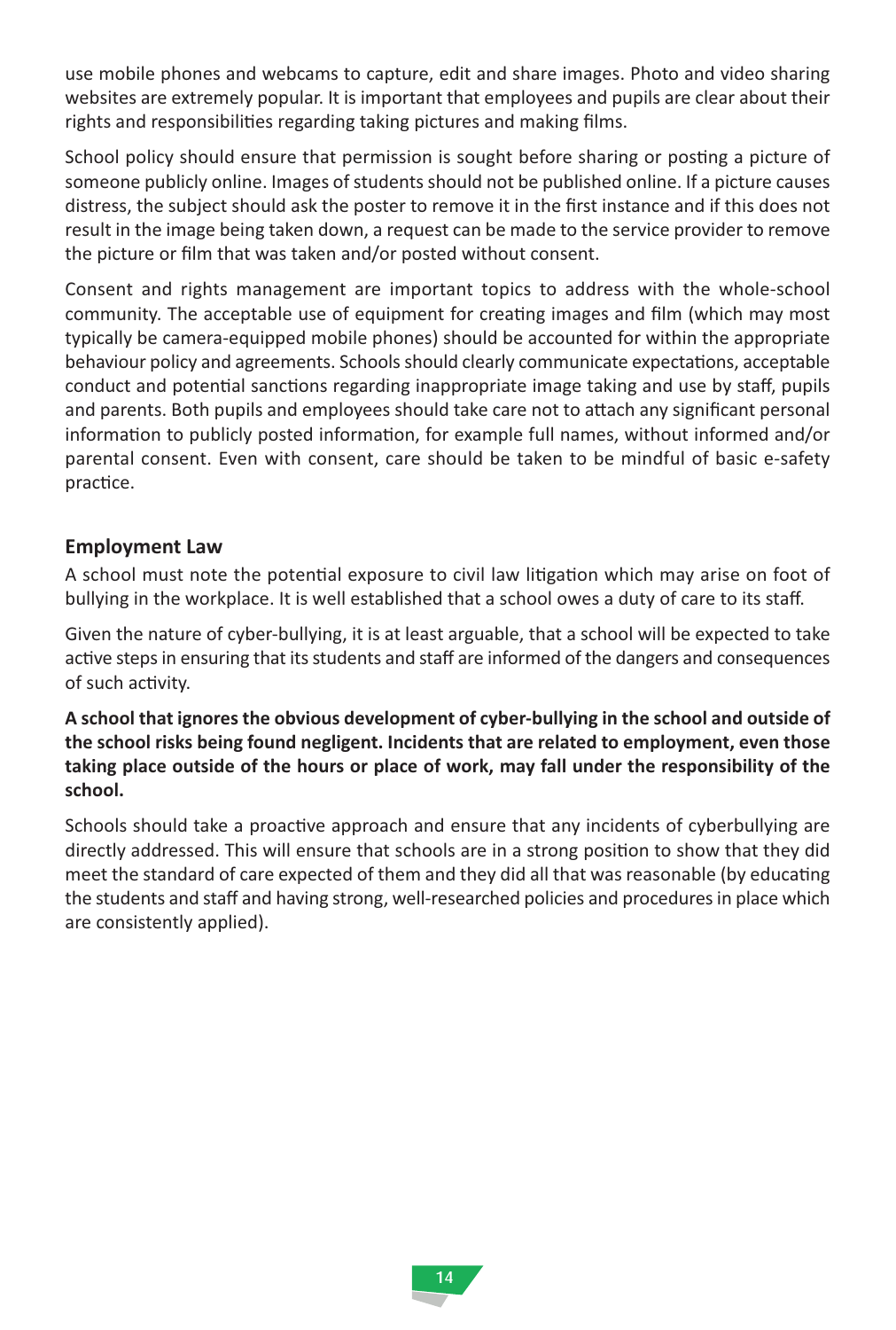#### **Appendix 3: Contacts for reporting abuse**

#### **Rate my teachers:**

info@ratemyteachers.com

Kevin A. Hollins-Managing Partner kh@ratemyteachers.com

#### **Facebook:**

www.facebook.com/safety

To report a privacy rights violation:

Information required for report by Facebook:

- $\bullet$  What are you trying to report?
- What type of photo are you trying to report?
- $\bullet$  Where do you live?
- Do you have the URL of the photo or photos you're trying to report?
- Whose privacy rights are being violated?
- Describe the content you're trying to report

In almost all instances, the best way to locate content is to provide active web addresses (URLs) leading directly to that specific content.

If you are trying to report an inappropriate post or story in your news feed, you can find its direct URL by clicking the time and date that appears in grey with the content (for example: "8 hours ago" or "August 11 at 10:30am.").

If you cannot provide URLs leading directly to the content you wish to report, please be sure to include information reasonably sufficient to locate the content, such as a description of the content and where it appears (e.g., on a particular timeline, in a photo album, etc.), dates/times of when the content was posted (usually indicated below the content), names of responsible users, and/or quotes of the content you wish to report as it appears on Facebook.

Facebook will remove reported content based on their Statement of Rights and Responsibilities.

https://www.facebook.com/help/428478523862899/

Facebook Privacy Policy at the following address: http://www.facebook.com/policy.php

Twitter – www.support.twitter.com

Google (including YouTube) – www.google.com/support/go/legal

Instagram – www.help.instagram.com/285881641526716

Tumblr – www.tumblr.com/help